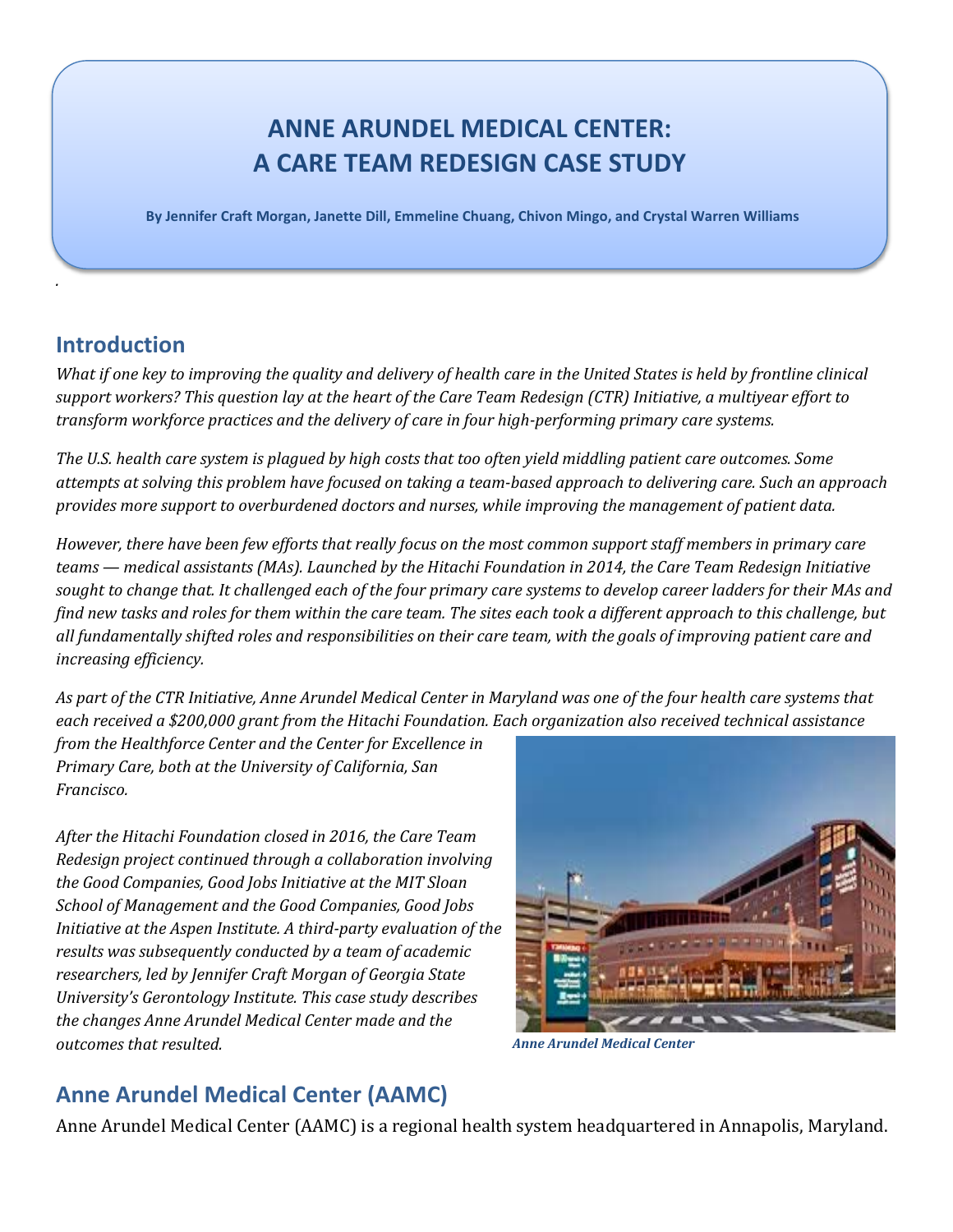AAMC serves an area of more than 1 million people. Founded in 1902, AAMC includes a not-for-profit hospital, a medical group, imaging services, a substance abuse treatment center, and other health enterprises. AAMC is comprised of 16 practice sites across four counties, serving diverse populations in a variety of settings. The focus of the Care Team Redesign project is the 30 primary care practices within the AAMC umbrella.

#### **How the Care Team Redesign Project Got Started**

AAMC senior leadership started the Essential Skills Team, and this redesign program focused on medical assistants (MAs) in an effort to transform the patient experience, improve access by increasing the capacity of providers to meet the needs of larger panels of patients, and to enable all AAMC primary care practices to meet Patient-Centered Medical Home (PCMH) criteria (See PCMH attributes box, right). AAMC embarked on its Care Team Redesign project to improve and propagate a successful, homegrown model of care. The project began with two primary objectives — first, to provide MAs in each practice with an opportunity to develop new skills that, upon mastery, would be rewarded through advancement and additional compensation, and second, to promote each clinician's adoption of team-based care delivery by leveraging the MAs' new skills to ensure each practice's success.

The proposed team-based care delivery model at AAMC is largely based on one developed by one of AAMC's pioneers, Dr. Scott Eden. This model consists of: (1) increasing the number of MAs from one to two for each provider and patient panel and (2) using MAs for tasks that support providers to give quality care more efficiently. For example, Dr. Eden developed patient interview protocols that allow MAs to extract information from patients in a clear and concise way using templates based on diagnoses. Once information is organized, providers can review, ask clarifying questions, and examine the patient. This saves time in the patient encounter and empowers MAs to get to know the patient, utilize more skills, and form a relationship that is important for follow-up and patient engagement with the practice. This is just one example of a number of strategies that support providers to see more patients, empower MAs to do more support tasks, and allow for more patient engagement with the care team while increasing provider capacity.

## Patient-Centered Medical Home (PCMH)

The patient-centered medical home model represents a change in the way primary health care is delivered in the U.S. The five core attributes of the PCMH as defined by the U.S. Agency for Healthcare Research and Quality are:

- 1. Patient-Centered: The PCMH supports patients in learning to manage their care based on their own preferences and ensures that patients, families, and caregivers are fully included in the development of care plans.
- 2. Comprehensive Care: The PCMH offers whole-person care from a team of providers that is accountable for addressing most of the patient's physical and behavioral/mental health needs, including not only acute and chronic care but also prevention and wellness.
- 3. Coordinated Care: The PCMH ensures that care is organized across all elements of the health care system, from specialty care and hospitals to home health care and community services.
- 4. Accessible Services: The PCMH provides shorter waiting times for urgent issues, improved in-person hours, 24/7 electronic or telephone access, and communication through health information technology.
- 5. Committed to Quality and Safety: The PCMH is committed to quality, quality improvement, and the use of data and decision-support tools to assist patients and families in making informed decisions about their health.

Adapted from: www.pcmh.ahrq.gov/page/definin g-pcmh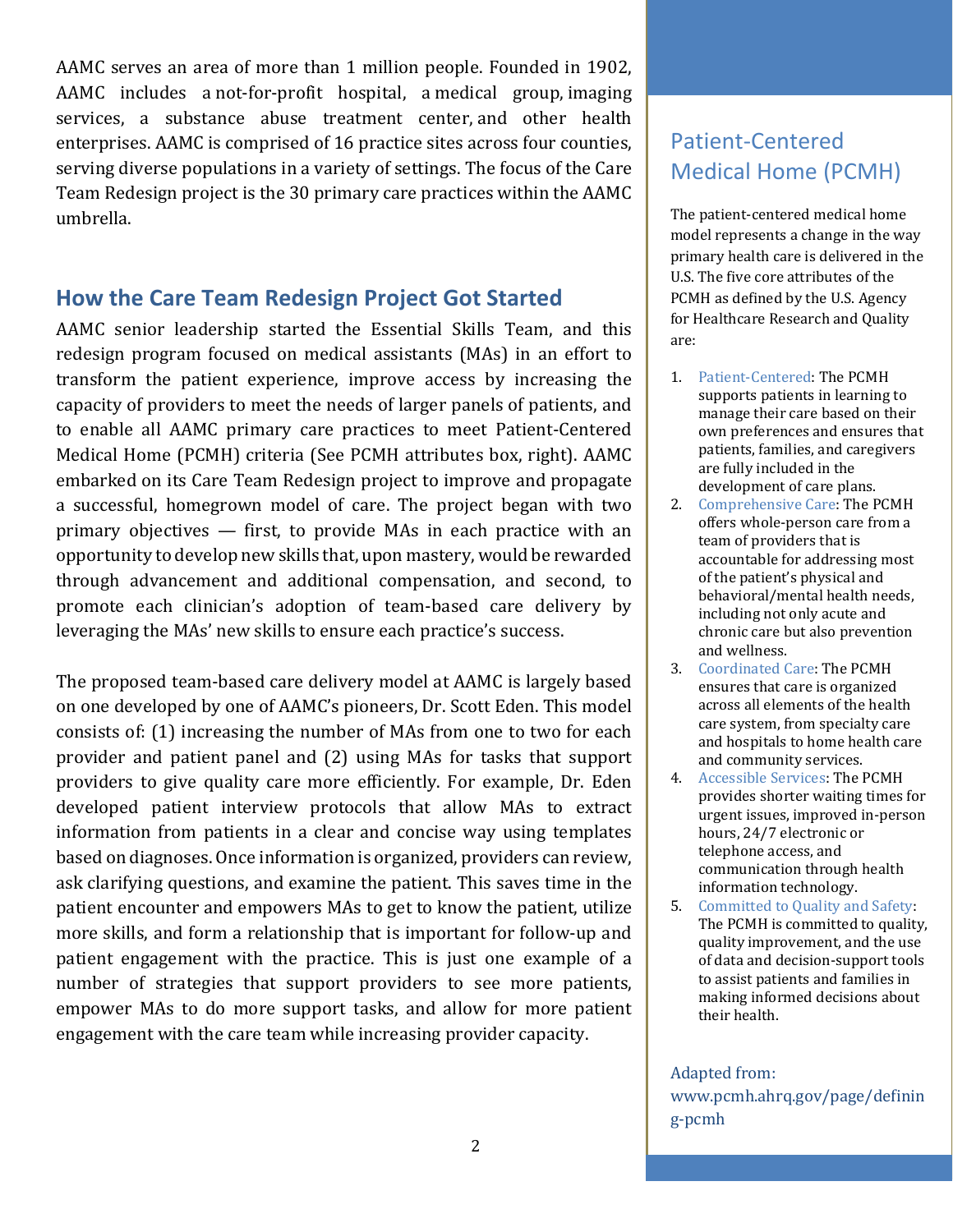#### **How It Works**

The AAMC Essential Skills Team has focused the majority of its efforts on building AAMC's capacity to (a) standardize the skills of entry-level MAs through improvements to onboarding, the certification process, and preceptor support; (b) increase access to high-quality training that strategically targets skill accrual; and (c) develop high-quality wraparound supports for clinic MAs and practices (e.g., clinical educators, panel managers, float pool MAs). The AAMC Care Team Redesign program provides competency-based training using a combination of online self-paced learning, enrichment events, classes with the Essential Skills Team instructors, and one-on-one support from clinical educators who are highly qualified MAs. Universal skills assessments and development plans, support for national-level certification, within-clinic support by clinic educators for onboarding, "ringlets" (written resources bound by a ring that summarize classroom learning), enrichment events, and classroom and online learning opportunities combine to instigate not only standardization of skills but also opportunities for advanced learning. While AAMC intended to propagate Dr. Eden's model of 2 MAs: 1 provider, barriers related to provider buy-in and provider reluctance to bear the cost of additional MAs have slowed or stalled adoption of that model. However, AAMC made the strategic decision to provide additional wraparound supports for clinics, including advanced roles for MAs within the educational and administrative structure of AAMC rather than embedded directly in each clinic. These advanced roles include float pool MAs, panel managers, and clinical educator roles.

#### **Health System Characteristics and Other Implementation Context**

*Rapid growth.* AAMC is experiencing rapid growth in primary care, where it has acquired or opened around 12 practices over a two-year period. The majority of these practices were previously physicianowned practices in the region that have been acquired by AAMC. When AAMC acquires a practice, the staff at the clinic are retained, but they are required to start using AAMC's systems for scheduling/billing (Athena) and electronic health records (Epic). Such rapid growth has increased the need for standardization across all of AAMC's primary care clinics, and for comprehensive training for MAs in newly acquired practices. This training has been provided by the Essential Skills Team, which manages training for all MAs across AAMC's primary care clinics. The rapid growth has been a challenge for the Essential Skills Team, however, as newly acquired clinics are often geographically far away, and onboarding clinic staff and training them on AAMC's electronic health records (EHR) and scheduling systems can be timeintensive.

*The Essential Skills Team.* There are seven full-time employees on the Essential Skills Team, including Kim Tucker, who is the head of the department. This team includes three clinical educators who are highly qualified MAs and three technical instructors who focus on training related to the scheduling and EHR systems. The Essential Skills Team has many responsibilities at AAMC, including providing orientation and training for all new MAs, managing technology start-up for newly acquired practices, creating the curriculum and training for skills where MAs need additional assistance, providing one-on-one mentoring and training for new MAs and MAs that may need extra assistance with a particular skill, managing a "float pool" of MAs who are available to fill in at a practice if another MA calls out, working with a team of three panel managers (two MAs and one LPN) to identify care gaps across specific panels, and very recently,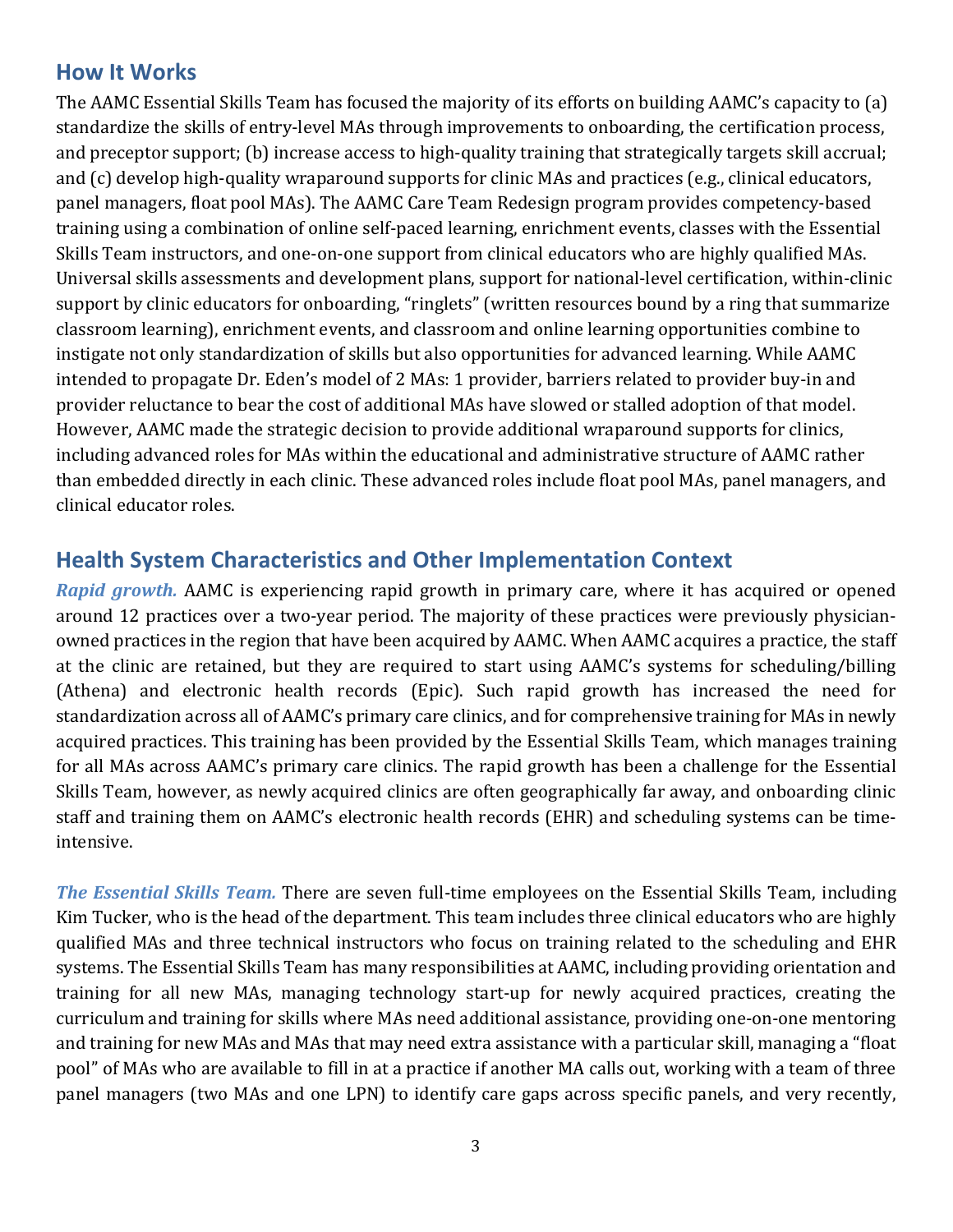coordinating a centralized scheduling phone line for primary care clinics and a telemedicine option for patients.

*Variation in MA skills.* As AAMC was growing rapidly and acquiring new practices, the organization recognized that its MAs' skill levels varied widely. To address this problem, AAMC created the Essential Skills Team, which has worked to standardize MA skills and training within and across all of AAMC's primary care clinics. While the Essential Skills Team has made substantial progress, AAMC continues to see wide variation in the tasks that different MAs perform for providers and the degree to which each MA is working at the top of his or her "scope of practice."

#### **Implementation Strategies at AAMC**

*Orientation and onboarding.* A major component of the Care Team Redesign project at AAMC was implementing a standardized and comprehensive orientation process for new MAs. The orientation process now lasts more than a week and includes two days of general training and introduction to working at AAMC, two days of training in the EHR system (Epic) and scheduling and billing system (Athena), and two days of one-on-one training in the clinic where new MAs are precepted by one of the MA clinical educators. The content of the orientation is much broader than what was previously offered and has helped AAMC move toward having more standardization in MA skills across its primary care clinics.

*Continuing education.* The Essential Skills Team provides ongoing continuing education for MAs in AAMC's primary care clinics. Interviewees talked about many ways in which ongoing training is provided for MAs. First, a member of the Essential Skills Team visits the clinic to provide additional training on a topic, a new piece of equipment, or an upgrade to the EHR system. In addition to in-person instruction, the Essential Skills Team has also created topic "ringlets," which are laminated cards that provide information and instructions for MAs around specific topics of interest. Second, the Essential Skills Team has hosted quarterly training events that MAs are expected to attend. Such events have been held in the evenings or on a Saturday, and MAs are compensated (in overtime pay) for attending. Finally, if an MA is struggling with a particular skill, the Essential Skills Team will send out an individual to help that MA bring up her or his skill level.

*Certification.* Prior to the Care Team Redesign project, AAMC did not require that MAs working in its primary care practices be certified. AAMC now requires new hires to take the MA certification test within 30 days of employment and offers study groups and on-site testing with certified proctors from the National Healthcareer Association (www.nhanow.com). This requirement was a big step forward in standardizing MA skills across the system.

*Provider/MA ratios.* Dr. Eden continues to perfect his model, but only a few physicians at AAMC have chosen to use two MAs per provider in their practices, as compared to the 1:1 MA to provider ratio that is most common at AAMC. Dr. Eden's model consists of (1) increasing the number of MAs from one to two for each provider and patient panel and (2) using MAs for tasks that support providers to give quality care more efficiently. Dr. Eden's MAs are highly trained and are involved with the patient encounter from start to finish. The MAs plan for the visit (e.g., review the chart for diagnostic information), proactively review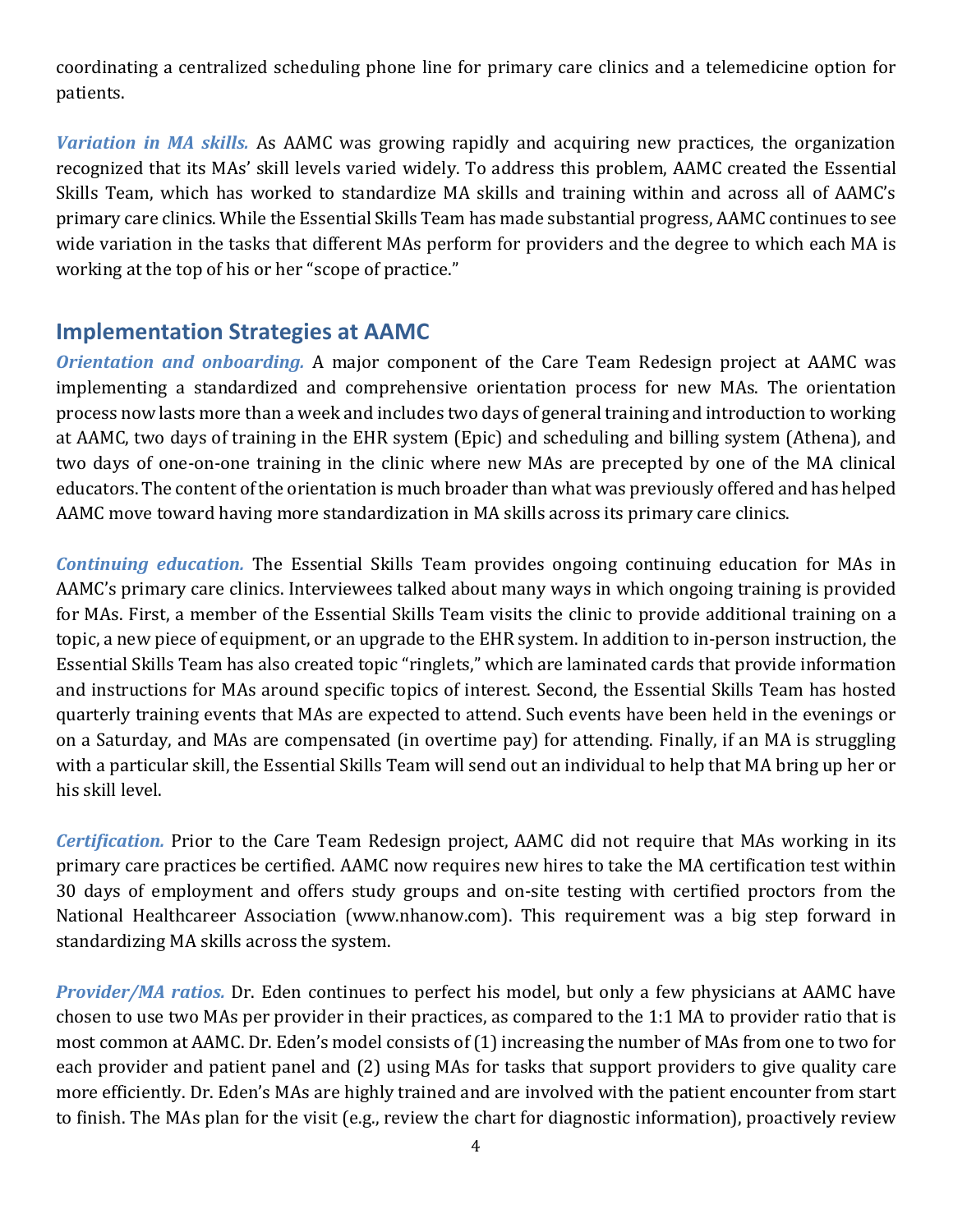the patient's medical record to identify gaps in patient care prior to scheduled visits (e.g., population health protocols, panel management tasks), assist the providers with documentation during the visit (e.g., history, diagnoses) without scribing notes, provide brief health coaching for self-management at the end of the visit, and ensure that any needed follow-up care is completed after the visit. Kim Tucker of AAMC estimates that 12 providers within the AAMC primary care system now use two MAs per provider. There have also been a few providers who started the two-MA model and chose not to refill positions when there was turnover.

*Creation of new jobs for MAs.* AAMC has created some new positions for MAs that provide wraparound supports for both MAs and clinics as well as some advanced MA roles within clinics. First, the three clinical educator positions on the Essential Skills Team are filled by MAs, allowing them to move into positions where they focus solely on providing training and creating a curriculum for other MAs. Second, the Essential Skills Team invested in extra training for float pool MAs, so they could act as extenders of the Essential Skills Team to improve standardization of practices within clinics when filling in for MAs who are on leave or taking paid time off. Finally, AAMC has created positions for MAs (or LPNs) as panel managers. These panel managers work together to identify care gaps in the EHR and communicate with clinic MAs and providers to alert them to the gaps. Further, advanced MAs also fill some site coordinator positions in lead MA roles. Site coordinators are responsible for the daily flow of the clinic, including scheduling MAs and front desk workers, dealing with worker absences, and ordering supplies.

## **Outcomes Achieved**

*Increased efficiency and patient access.* Moving the primary care practices toward a 2:1 MA to physician ratio allows physicians to see more patients in a day, increasing patient access to primary care. The standardization of MA skills is also aimed at increasing efficiency in and across the clinics. For example, ongoing training in the EHR system can allow MAs to work faster with fewer mistakes.

*Improvements in quality of care.* AAMC has made consistent progress in improving patient care outcomes. For example, the rate of pneumococcal vaccine administration increased from 71% to 88% between 2015 to 2017. Over the same time period, fall risk assessment increased from 49% to 73%. Dramatic improvements were made in mammography screening (43% to 77%) and body mass index (BMI) screening (22% to 97%). This is likely attributable to the improved training and standardization of skills across the AAMC system — training which focused on MAs' use of the electronic health record, scheduling system, and clinical skills.

*Empowering MAs within practices.* MAs who worked on a team of two MAs per provider expressed that they enjoyed working at a high skill level and performing a diverse set of tasks throughout the day. They all reported that they appreciated their relationship with the provider that they work with and felt trusted and valued by the provider. The MAs also reported that they enjoyed working together as a team and that they felt supported by the other MA throughout the day.

*New roles for MAs.* As described above, AAMC has a number of roles for MAs if they want to advance or move out of a clinical role.

- Medical Assistant Basic (entry level): average of \$17.53 per hour; full-time annualized salary of \$36,462
- Medical Assistant Advanced (lead MA): \$19.70 per hour; full-time annualized salary of \$40,976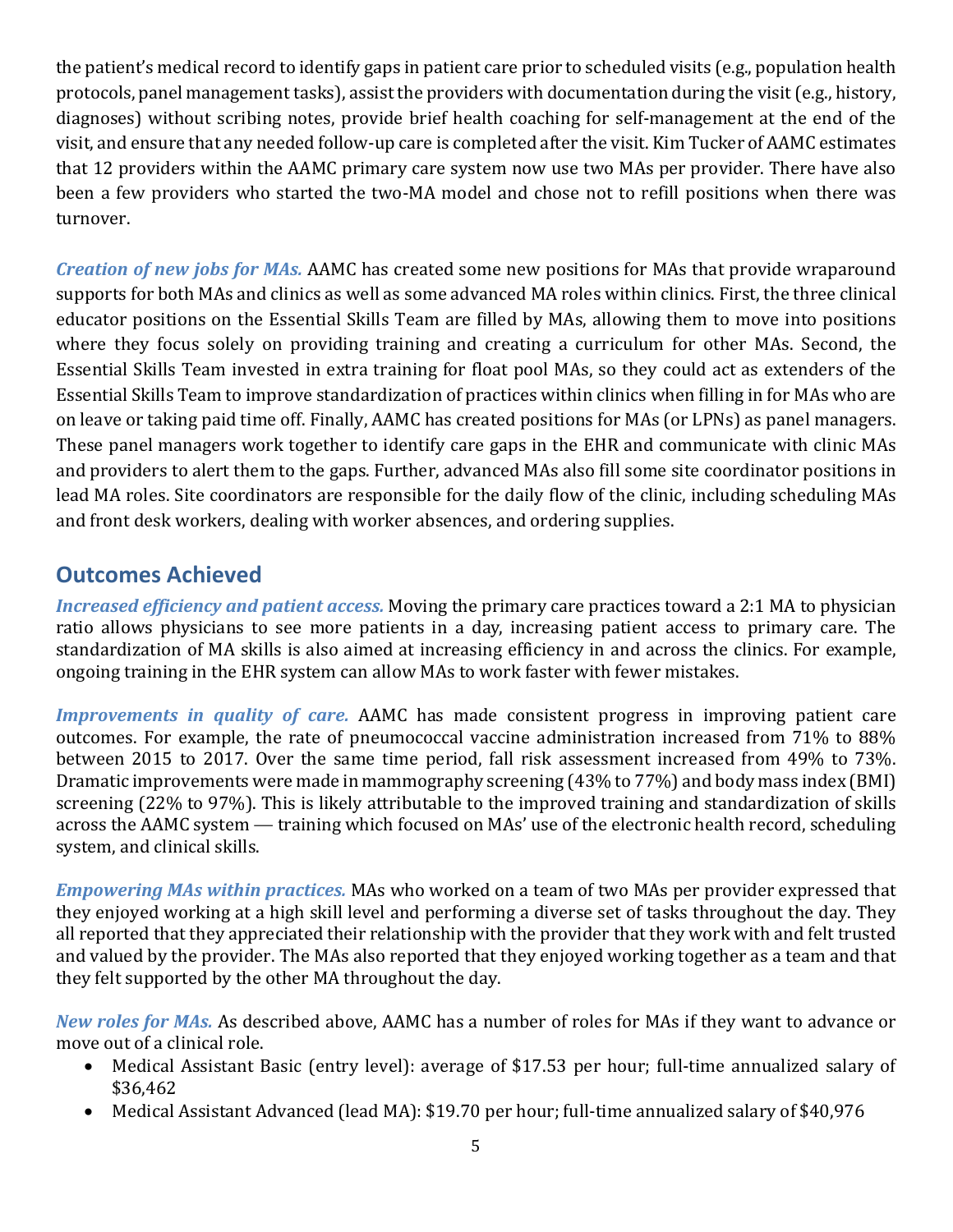• Medical Assistant Expanded (float pool, panel managers, clinical educators): \$24.52 per hour, fulltime annualized salary of \$51,002

*Increased revenue.* Dr. Eden's model practice where the two-MA model has been fully implemented has continued to improve in terms of both revenue and access. Dr. Eden has added a nurse practitioner to his practice who will further enhance the practice in terms of access and focus on preventive health care (e.g., weight management) and well-being (e.g., annual wellness visits). This model has reduced his documentation burden, increased his reported joy of practice, reduced wait times to see him in the office, improved practice revenues, and enabled him to take on a nurse practitioner to further improve the model.

#### **Sustaining the Changes**

The changes that AAMC has made as part of the Care Team Redesign grant are viewed as permanent changes within the organization and continue to be embedded under the leadership of the Essential Skills Team.

*Short-term investments, longer-term system-wide improvements.* AAMC has made significant investments to implement Care Team Redesign strategies in its primary clinics. The investments directly linked to MA-focused team transformation efforts include: the establishment of the Essential Skills Team, the standardization of MA orientation and ongoing skills training, new roles for MAs (e.g., float pool and panel managers), and increased staffing in some model clinics to 2:1 MA to provider. These overall team changes have had an impact on quality of care and where the 2:1 model was fully implemented, there have been modest increases in provider productivity.

*AAMC is using qualified MAs in key leadership roles.* AAMC has hired three MAs as clinical educators on the Essentials Skills Team. As primary instructors and preceptors within the clinics, clinical educators serve as role models to other MAs regarding what they can accomplish within the organization and also as ambassadors for primary care providers who will help the providers understand the broad knowledge base and skill set MAs achieve through accredited MA programs. These MA educators implement classroom-based instruction, stand by MAs in newly acquired practices during technology start-up phases, support onboarding out in the clinics, and generally help clinics deal with any skills and fit issues related to MAs at clinics.

*Career ladders for MAs.* As described above, AAMC has a number of new roles for MAs to move into if they want to advance their careers. While AAMC has created a career ladder for MAs that provides opportunities for MAs to advance within the MA role, the organization has not fully implemented these changes. MAs have not been able to apply for and receive promotions consistently within the clinics. At the beginning of the Care Team Redesign program, MAs were promised raises and promotion if they completed training outside of their standard work hours (e.g., on evenings and weekends). While MAs have been compensated with overtime pay for attending additional training and have received merit increases where feasible, the career ladder that was described to MAs has not been fully implemented within clinics.